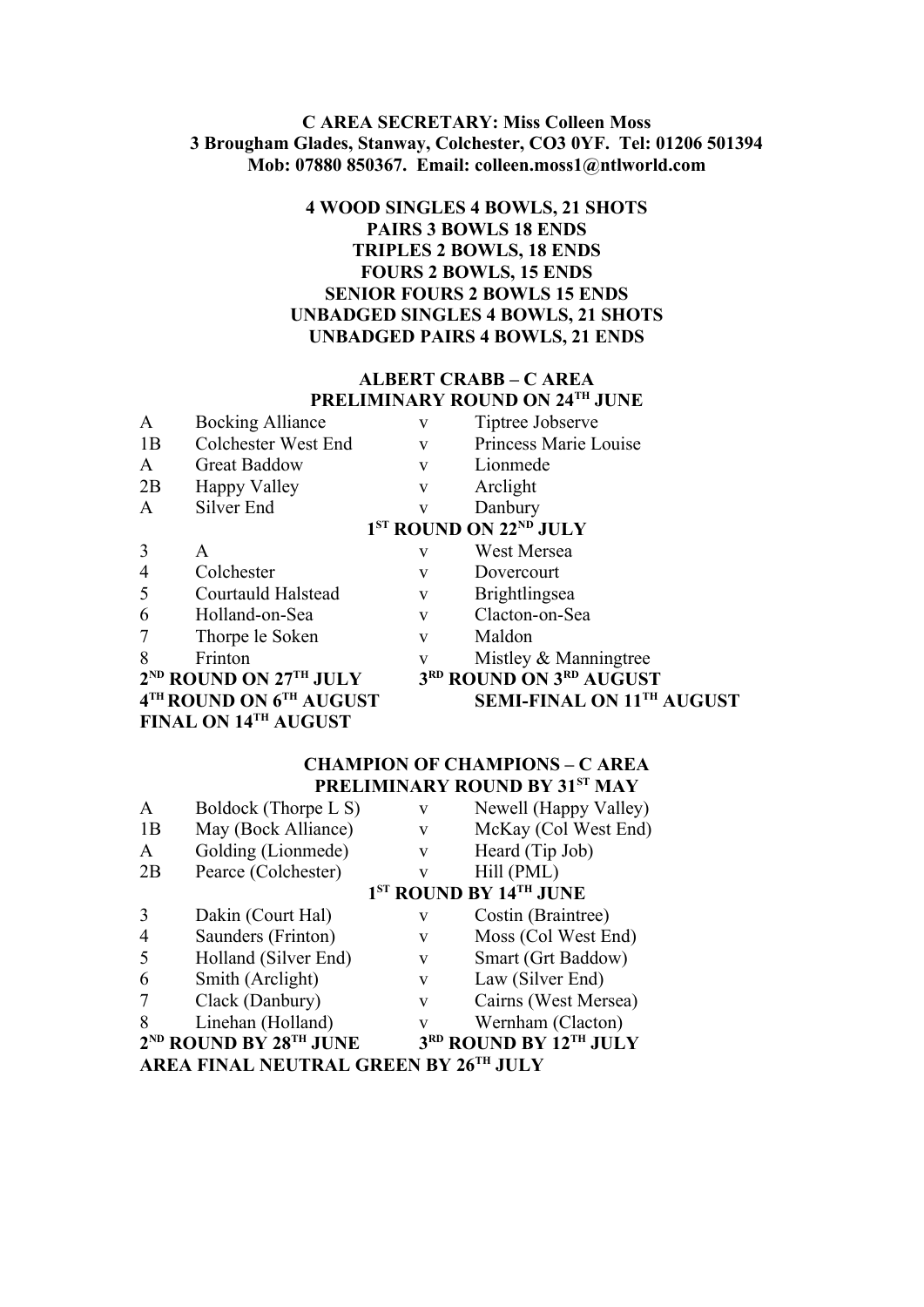# **CHAMPIONSHIP FOURS – C AREA PRELIMINARY ROUND ON 28TH JUNE**

| A              | Bridge, Brickel,                              | V | Johnson, ANO,                      |
|----------------|-----------------------------------------------|---|------------------------------------|
|                | Smart, Polley (G Badd)                        |   | Leatherdale, Daden (Arc)           |
| 1B             | Sucker, Argrave,                              | V | Bohannon, Collard,                 |
|                | Hill, Lewis (PML)                             |   | Heard, Woods (Tip Job)             |
| $\mathbf{A}$   | Cooper, Drinkwater,                           | V | Walsh, Hayward,                    |
|                | Horley, Jones (Holl)                          |   | Carr, Murty (Bright)               |
|                |                                               |   | 1 <sup>ST</sup> ROUND ON 30TH JUNE |
| $\overline{2}$ | A                                             | V | Pugh, Clack,                       |
|                |                                               |   | Foss, deBank (Dan)                 |
| 3              | Mills, Chadwick,                              | V | Bartlett, Turner,                  |
|                | Greneski, Jones (Court H)                     |   | Scott, Broome (Bock All)           |
| 4              | Allen, Oakley,                                | V | Penny, Kerridge,                   |
|                | Ager, Smith (W Mer)                           |   | Fisher, McKay (Col WE)             |
| 5              | Moss, Foley,                                  | V | Hewing, Palfremen,                 |
|                | Gosling, Gosling (Col WE)                     |   | Barrett, Ellis (PML)               |
| 6              | Harvey, Tew,                                  | V | Stedman, Tate,                     |
|                | Buckingham, Coupland (G Badd)                 |   | May, Bouch (Bock All)              |
| 7              | Holland, Howard,                              | V | Bell, Goodman,                     |
|                | Richardson, Humphries (S End)                 |   | Johnston, Tank (Holl)              |
| 8              | McKillop, Nicholson,                          | V | Bailey, Greenwald,                 |
|                | Tunn, Smith (Arc)                             |   | Kendrick, Blake (T le S)           |
|                | 2 <sup>ND</sup> ROUND ON 2 <sup>ND</sup> JULY |   | 3RD ROUND ON 5TH JULY              |
|                | AREA FINAL NEUTRAL GREEN ON 8TH JULY          |   |                                    |

# **CHAMPIONSHIP SENIOR FOURS – C AREA PRELIMINARY ROUND ON 12TH JULY**

| A              | Walsh, Forster,                                | V            | Penny, Kerridge,                   |
|----------------|------------------------------------------------|--------------|------------------------------------|
|                | Flatt, Hough (Bright)                          |              | Fisher, McKay (Col WE)             |
|                |                                                |              | 1 <sup>ST</sup> ROUND ON 14TH JULY |
| 1              | A                                              | $\mathbf{V}$ | Tunn, Nicholson,                   |
|                |                                                |              | Daden, Smith (Arc)                 |
| $\overline{2}$ | Dakin, Howlett,                                | V            | Bridge, Harvey,                    |
|                | Greneski, Jones (Court H)                      |              | Buckingham, Ashton (G Badd)        |
| 3              | Arthey, Bulford,                               | $\mathbf{V}$ | Holland, Howard,                   |
|                | Eyers, Thoday (M & M)                          |              | Richardson, Humphries (S End)      |
| 4              | Oakley, Ager,                                  | V            | Sucker, Wright,                    |
|                | Marchington, Maloney (W Mer)                   |              | Lewis, Roberts (PML)               |
| 5              | Howard, Sargeant,                              | V            | Hewing, Palfremen,                 |
|                | Young, Cairns (W Mer)                          |              | Barrett, Ellis (PML)               |
| 6              | Stocks, Smith,                                 | V            | Stedman, Tate,                     |
|                | Bauckham, Hill (Court H)                       |              | May, Bouch (Bock All)              |
| 7              | Morgan, Jolly,                                 | V            | Meager, Tew,                       |
|                | Brennan, Allen (Clacton)                       |              | Barkley, Coupland (G Badd)         |
| 8              | Bartlett, Turner,                              | $\mathbf{V}$ | Wernham, Morris,                   |
|                | Scott, Broome (Bock All)                       |              | Nicolaou, Nelson (Clacton)         |
|                | 2 <sup>ND</sup> ROUND ON 16 <sup>TH</sup> JULY |              | 3RD ROUND ON 19TH JULY             |
|                | <b>AREA FINAL NEUTRAL GREEN ON 21ST JULY</b>   |              |                                    |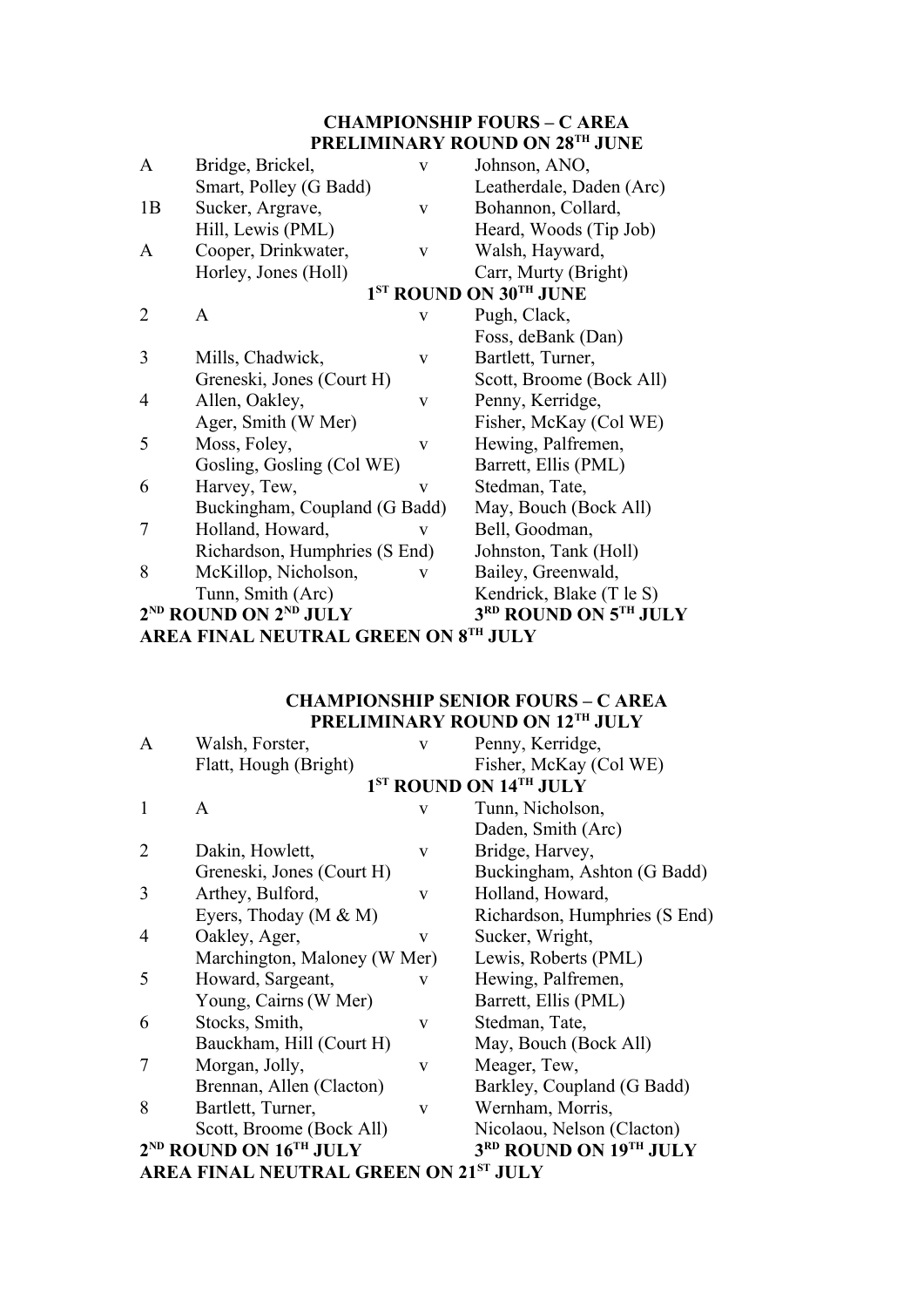# **C1 AREA – UNBADGED SINGLES**

|                |                                             |   | 1 <sup>ST</sup> ROUND BY 31 <sup>ST</sup> MAY |
|----------------|---------------------------------------------|---|-----------------------------------------------|
| $\mathbf{A}$   | Hawkins (Brain)                             | V | Roberts (PML)                                 |
| 1B             | Golding (Lion)                              | V | Brooks (Col WE)                               |
|                |                                             |   | $2^{ND}$ ROUND BY $14^{TH}$ JUNE              |
| 2              | Wright (Col WE)                             | V | Scott (Bock All)                              |
| $\mathfrak{Z}$ | Ashton (G Badd)                             | V | Kerridge (Col WE)                             |
| $\overline{4}$ | May (Bock All)                              | V | Jones (Court H)                               |
|                | 3RD ROUND BY 28TH JUNE                      |   | 4TH ROUND BY 12TH JULY                        |
|                | AREA FINAL NEUTRAL GREEN BY 26TH JULY 1 v 2 |   |                                               |

#### **C1 AREA – UNBADGED PAIRS PRELIMINARY ROUND BY 17TH MAY**

| A                                           | Barkley, Reed (G Badd)           | $\mathbf{V}$ | Mills, Jones (Court H)                        |
|---------------------------------------------|----------------------------------|--------------|-----------------------------------------------|
| 1B                                          | Cox, Watts (Lion)                | V            | Smith, Hill (Court H)                         |
|                                             |                                  |              | 1 <sup>ST</sup> ROUND BY 31 <sup>ST</sup> MAY |
| $\overline{2}$                              | Heard, Powell (Tip Job)          | V            | Jeffries, Servantes (Dan)                     |
| 3                                           | Fennelly, Taylor (Brain)         | V            | Ash, Wright (Maldon)                          |
| $\overline{4}$                              | Wright, French (Col WE)          | V            | Duncombe, Jellows (Lion)                      |
| 5                                           | Scott, Bouch (Bock All)          | V            | Cushion, Foss (Dan)                           |
| 6                                           | Tew, Harvey (G Badd)             | V            | Hawkins, Butcher (Brain)                      |
| 7                                           | Kerridge, Fisher (Col WE)        | V            | Everitt, Richardson (S End)                   |
| 8                                           | Stedman, May (Bock All)          | $\mathbf{V}$ | Penny, McKay (Col WE)                         |
|                                             | $2^{ND}$ ROUND BY $14^{TH}$ JUNE |              | 3RD ROUND BY 28TH JUNE                        |
|                                             | 4TH ROUND BY 12TH JULY           |              |                                               |
| AREA FINAL NEUTRAL GREEN BY 26TH JULY 1 v 2 |                                  |              |                                               |

# **C1 AREA – CHAMPIONSHIP SINGLES 1 ST ROUND ON 14TH MAY**

| A              | Greneski (Court H)                         | V            | Roberts (PML)                     |  |
|----------------|--------------------------------------------|--------------|-----------------------------------|--|
| 1B             | Hill (PML)                                 | V            | Foley (Col WE)                    |  |
| $\mathbf{A}$   | Bohannon (Tip Job)                         | V            | Smart (G Badd)                    |  |
|                |                                            |              | 2 <sup>ND</sup> ROUND ON 17TH MAY |  |
| $\overline{2}$ | A                                          | V            | Moss (Col WE)                     |  |
| $\overline{3}$ | Gosling J (Col WE)                         | V            | Law $(S \text{ End})$             |  |
| $\overline{4}$ | Holland (S End)                            | $\mathbf{V}$ | Wright (Col WE)                   |  |
|                | 3RD ROUND ON 19TH MAY                      |              | 4TH ROUND ON 21st MAY             |  |
|                | AREA FINAL NEUTRAL GREEN ON 24TH MAY 1 v 2 |              |                                   |  |
|                |                                            |              |                                   |  |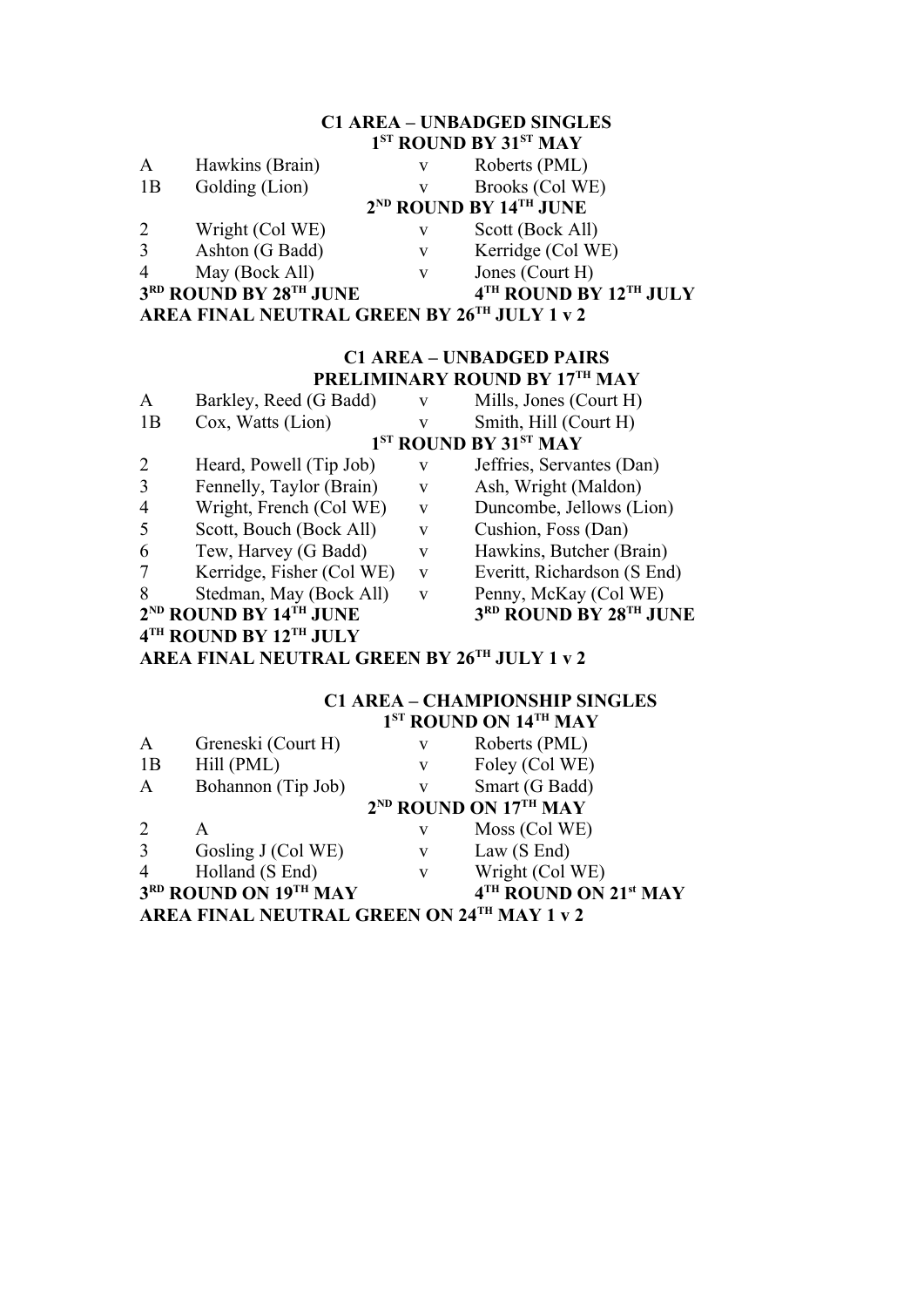# **C1 AREA – CHAMPIONSHIP PAIRS PRELIMINARY ROUND ON 26TH MAY**

| A | Penny, McKay (Col WE)                                                            | $\mathbf{V}$ | Coupland, Smart (G Badd)                      |
|---|----------------------------------------------------------------------------------|--------------|-----------------------------------------------|
|   |                                                                                  |              | 1 <sup>ST</sup> ROUND ON 28 <sup>TH</sup> MAY |
|   | A                                                                                | v            | Greneski, Jones (Court H)                     |
| 2 | Pugh, deBank (Dan)                                                               | v            | Holland, Humphries (S End)                    |
| 3 | Gosling J, Moss (Col WE)                                                         | V            | Bohannon, Heard (Tip Job)                     |
| 4 | Bridge, Polley (G Badd)                                                          | V            | Gosling D, Foley (Col WE)                     |
| 5 | Hewing, Roberts (PML)                                                            | V            | Buckingham, Ashton (G Badd)                   |
| 6 | Kerridge, Fisher (Col WE)                                                        | V            | Philpott, Richardson (Maldon)                 |
| 7 | Dakin, Howlett (Court H)                                                         | V            | Robins, Law (S End)                           |
| 8 | Mills, Barnes (Court H)                                                          | v            | Ellis, Barrett (PML)                          |
|   | 2 <sup>ND</sup> ROUND ON1ST JUNE                                                 |              | 3RD ROUND ON 4TH JUNE                         |
|   | $\lambda$ <sup>TU</sup> mornim on $\lambda$ <sup>TU</sup> <i>xx</i> in $\lambda$ |              |                                               |

**4 TH ROUND ON 7TH JUNE**

**AREA FINAL NEUTRAL GREEN ON 9TH JUNE 1 v 2**

# **C1 AREA – CHAMPIONSHIP TRIPLES PRELIMINARY ROUND ON 11TH JUNE**

|                | AREA FINAL NEUTRAL GREEN ON 25TH JUNE 1 v 2    |              |                                    |
|----------------|------------------------------------------------|--------------|------------------------------------|
|                | 4 <sup>TH</sup> ROUND ON 23 <sup>RD</sup> JUNE |              |                                    |
|                | $2^{ND}$ ROUND ON $16^{TH}$ JUNE               |              | 3RD ROUND ON 21ST JUNE             |
|                | (Bock All)                                     |              | (Col WE)                           |
| 8              | Bartlett, Scott, Bouch                         | V            | Kerridge, Fisher, Moss             |
|                | $($ Court $H)$                                 |              | (S End)                            |
| 7              | Dakin, Greneski, Jones                         | V            | Moss, Robins, Law                  |
|                | (Maldon)                                       |              | (Brain)                            |
| 6              | Ash, Richardson, Wright                        | $\mathbf{V}$ | Taylor, Hawkins, Fennelly          |
|                | (Bock All)                                     |              | (G Badd)                           |
| 5              | Stedman, Broome, May                           | V            | Bridge, Brickel, Polley            |
|                | $($ Court H $)$                                |              | (PML)                              |
| 4              | Stocks, Bauckham, Hill                         | V            | Hewing, Sucker, Roberts            |
|                | (Col WE)                                       |              | (S End)                            |
| 3              | Penny, McKay, French                           | V            | Holland, Richardson, Humphries     |
|                | (Tip Job)                                      |              | (G Badd)                           |
| $\overline{2}$ | Bohannon, Heard, Woods                         | V            | Townsend, Barkley, Coupland        |
|                |                                                |              | 1 <sup>ST</sup> ROUND ON 14TH JUNE |
|                | (PML)                                          |              | (G Badd)                           |
| 1B             | Palfremen, Barrett, Ellis                      | $\mathbf V$  | Jones, Reed, Tew                   |
|                | (Lion)                                         |              | (Dan)                              |
| A              | Golding, Morre, Watts                          | V            | Pugh, Foss, deBank                 |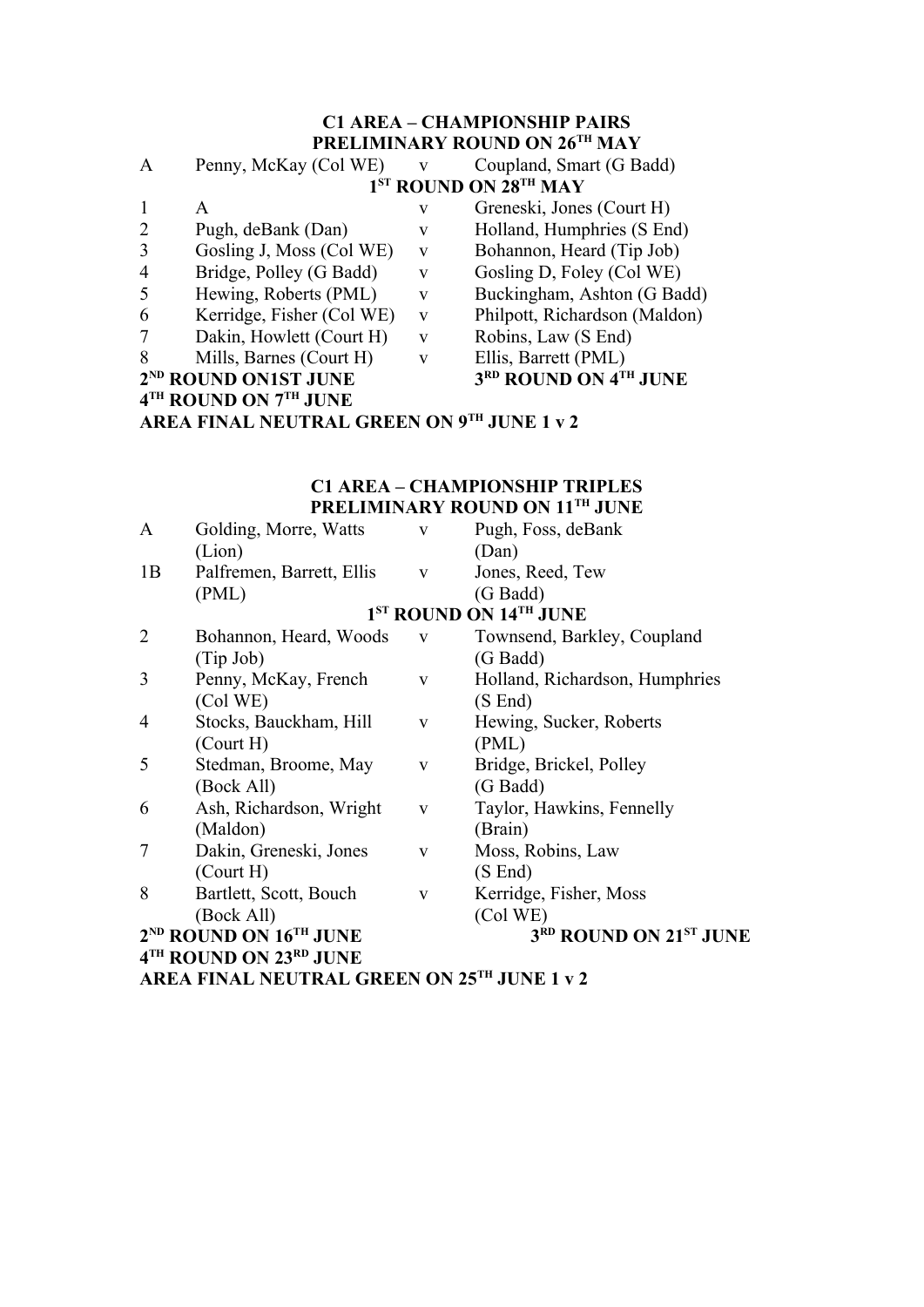# **C2 AREA – UNBADGED SINGLES 1 ST ROUND BY 31ST MAY**

| $\mathsf{A}$ | Seamons (Bright) | v | Sharpe (Thorr)                   |
|--------------|------------------|---|----------------------------------|
| 1B           | Warren (Woods)   | v | Cuddihey (Kirb                   |
| $\mathsf{A}$ | Johnson (Arc)    | V | Monkman (Frin                    |
| 2B           | Butcher (Woods)  | v | Ward (Thorpe I                   |
| A            | Newell (Happy V) | v | $Emms$ (Wiv)                     |
| 3B           | Hayward (Bright) |   | Leatherdale (Ar                  |
|              |                  |   | $2^{ND}$ ROUND BY $14^{TH}$ JUNE |
|              |                  |   |                                  |

- uddihey (Kirby L S) Ionkman (Frinton)
- $\text{Zard}$  (Thorpe L S)
- $mms(Wiv)$
- eatherdale (Arc)  $\bf{Y}$  14<sup>th</sup> JUNE

- 4 Greenwald (Thorpe L S) v Allen (West Mer)
	- $4^{TH}$  **ROUND BY 12<sup>TH</sup> JULY**

**3 RD ROUND BY 28TH JUNE 4 AREA FINAL NEUTRAL GREEN BY 26TH JULY 1 v 2**

# **C2 AREA – UNBADGED PAIRS PRELIMINARY ROUND BY 17TH MAY**

| A              | Cooper, Tank (Holland)           | $\mathbf{V}$ | Allen, Smith (West Mer)                       |
|----------------|----------------------------------|--------------|-----------------------------------------------|
|                |                                  |              | 1 <sup>ST</sup> ROUND BY 31 <sup>ST</sup> MAY |
|                | A                                | V            | Leatherdale, Johnson (Arc)                    |
| 2              | Balaam, Harrington (Dov)         | V            | Harvey, Deighton (Frinton)                    |
| 3              | Hayward, Mathers (Bright)        | V            | Gooday, Price (Col)                           |
| $\overline{4}$ | Arthey, Bulford (M $\&$ M)       | V            | Forster, Carr (Bright)                        |
| 5              | Sutton, Jupp (Dov)               | V            | Maguire, Ayre (Wiv)                           |
| 6              | Martin, Muttock (Frinton)        | $\mathbf{V}$ | Watts, Seamons (Bright)                       |
| 7              | Agombar, Routh (Holland)         | V            | Walsh, Flatt (Bright)                         |
| 8              | Bell, Jones (Holland)            | v            | Sharpe, Shearman (Thorr)                      |
|                | $2^{ND}$ ROUND BY $14^{TH}$ JUNE |              | 3RD ROUND BY 28TH JUNE                        |
|                | 4TH ROUND BY 12TH JULY           |              |                                               |

**AREA FINAL NEUTRAL GREEN BY 26TH JULY 1 v 2**

# **C2 AREA – CHAMPIONSHIP SINGLES 1 ST ROUND ON 14TH MAY**

| $\mathbf{A}$   | Leatherdale (Arc)                          | V            | Pearce (Col)                      |
|----------------|--------------------------------------------|--------------|-----------------------------------|
| 1B             | Linehan (Holland)                          | V            | Boldock (Thorpe L S)              |
| $\mathbf{A}$   | Evans (Woods)                              | V            | Monkman (Frinton)                 |
| 2B             | Murty (Bright)                             | V            | Cuddihey (Kirby L S)              |
| $\mathbf{A}$   | Thornton (Thorpe $L S$ )                   | $\mathbf{V}$ | Hayward (Bright)                  |
|                |                                            |              | 2 <sup>ND</sup> ROUND ON 17TH MAY |
| 3              | A                                          | V            | Cairns (West Mer)                 |
| $\overline{4}$ | McKillop (Arc)                             | V            | Ward (Thorpe $L S$ )              |
|                | 3RD ROUND ON 19TH MAY                      |              | 4TH ROUND ON 21ST MAY             |
|                | AREA FINAL NEUTRAL GREEN ON 24TH MAY 1 v 2 |              |                                   |